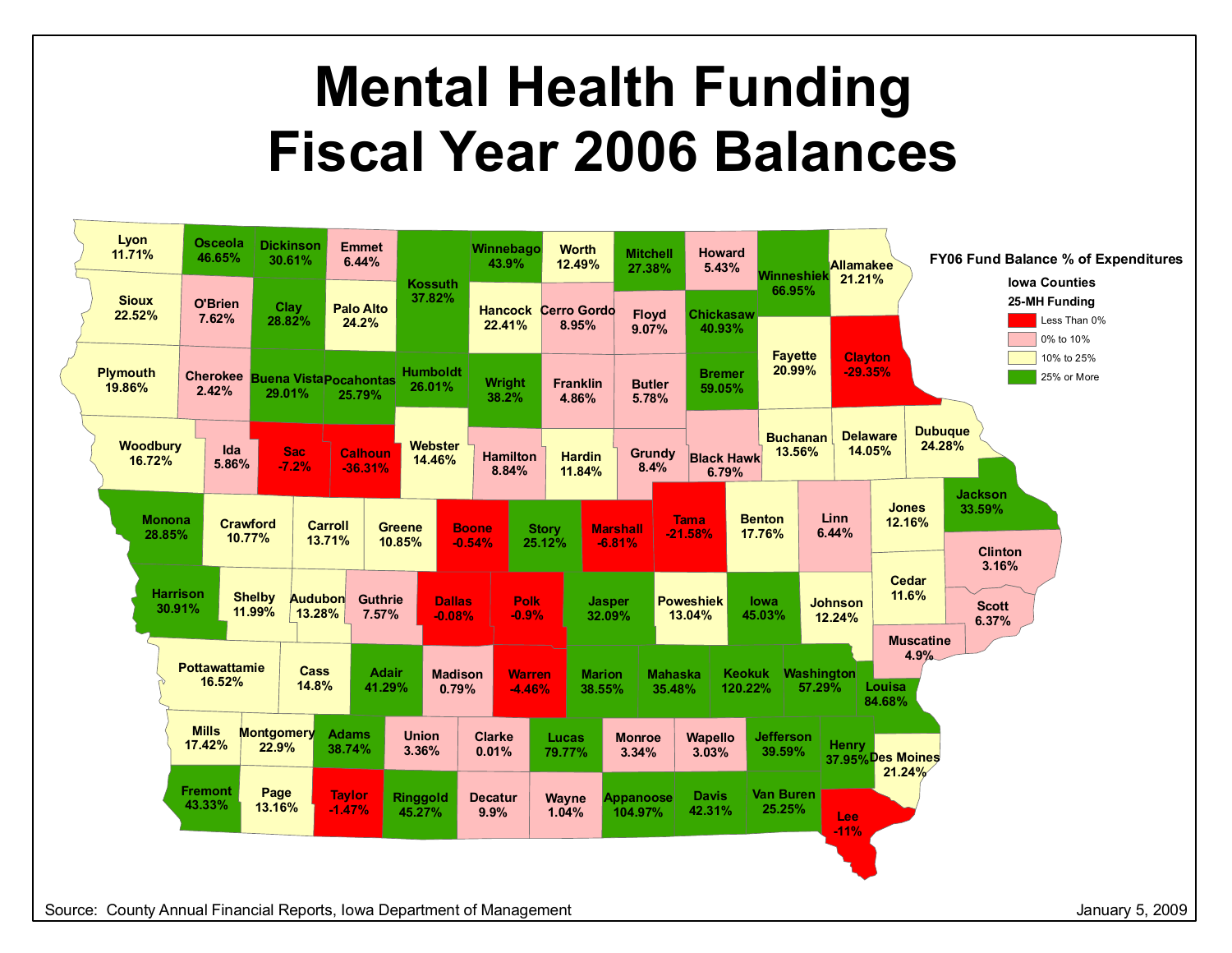## **Mental Health Funding Fiscal Year 2007 Balances**